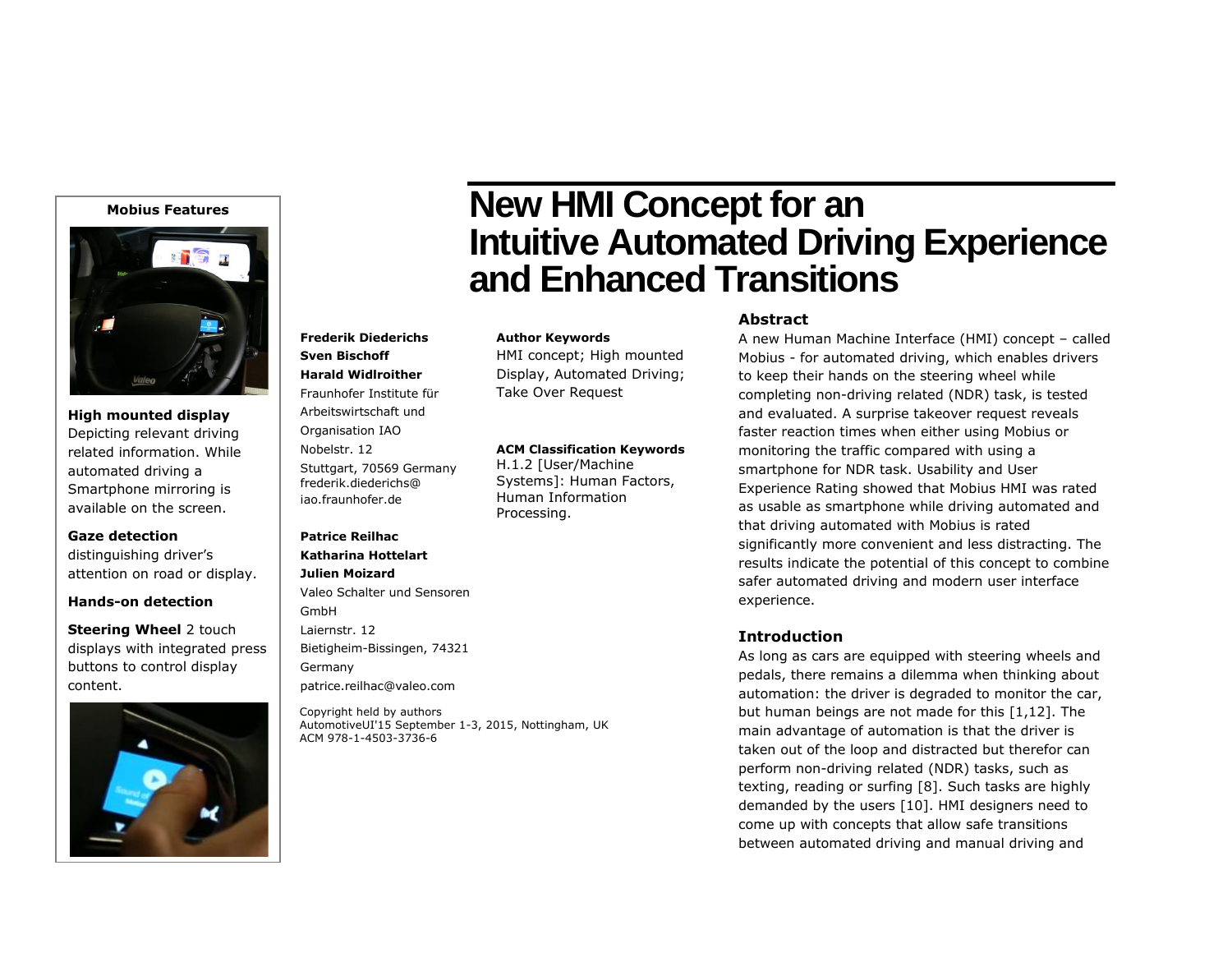#### **Design and procedure of the study**

**Warm up drive:** Besides of general instructions Participants could get to know the driving simulator, the automated driving mode and the Mobius HMI system.

**Surprise Evasion:** in an inbetween subjects design the participants had to react to a sudden takeover request. To each condition a third of the sample was assigned.

**Training:** The participants had 4-8 test drives and learned to evade either to the left or right lane after the takeover request.

**Learned Evasion**: In a within-subjects design the participants had to make 4 drives (3 conditions and one placebo) in randomized order. Subjective Rating of Systems Usability and takeover task after Smartphone and Mobius condition.

**Debriefing:** Subjective rating and evaluation of Mobius and Smartphone, Price Estimation of Mobius. additionally provide a great modern user experience which help to shift from joy-of-driving to joy-whiledriving.

Valeo's Mobius HMI from CES 2015 [4, 9] is such an approach which shall allow a safe and comfortable conduct of NDR tasks while assuring safe driving, a reasonable situation awareness and minimized reaction times for taking over the vehicle control from automated into manual mode. It is an innovative concept consisting of a steering wheel with integrated touch-press displays, a High Mounted Display (HMD), hands-on-wheel and eyes-on-road detection and the possibility of smartphone mirroring. The two touch displays in the steering wheel allow control of multiple, situation adaptive functions. Valeo Mobius is made to bridge the needs between SAE level 2 and 3 automation and hence to suite drivers who still must monitor the driving tasks and drivers who are out of this loop [11].

#### **Technical Setup and Test Scenario**

In a driving simulator experiment the Mobius HMI was evaluated and tested. Therefor the Mobius HMI was installed and connected with the Fraunhofer IAO driving Simulator (for more details compare [6, 7]). This setup also included a mirrored Samsung, Galaxy Note 4 smartphone. In the Baseline condition the participants had to keep their hands on the wheel and monitor the traffic while driving in automated driving mode through a traffic jam on the motorway. This setup represented today's series state of the art. In the Mobius and Smartphone condition the participants had to read a newspaper article as secondary task, either on the Mobius HMD or on the 5.7 inch screen smartphone in their lap. Scrolling with Mobius was conducted with the

touch-press buttons on the steering wheel with the right hand. Scrolling on the Smartphone was done by swiping the text. The three conditions are also depicted in Table 1 and Figure 1 regarding distraction and position of head and hands.

|                    | Condition                             |                                     |                                         |
|--------------------|---------------------------------------|-------------------------------------|-----------------------------------------|
| <b>Distraction</b> | <b>SAE Level 2</b><br><b>Baseline</b> | <b>SAE Level 3</b><br><b>Mobius</b> | <b>SAE Level 3</b><br><b>Smartphone</b> |
| Manual             |                                       |                                     |                                         |
| Visual             |                                       |                                     |                                         |
| Cognitive          |                                       |                                     |                                         |

**Table 1.** Type of Distraction for each condition.



**Figure 1.** The position of the head and hands for each condition. From left to Right: SAE Level 2 Baseline with hands on wheel, SAE Level 3 Mobius and SAE Level 3 Smartphone.

The car was driving with 60 km/h in a traffic jam, when the automated driving mode turned off. The participants were informed by a take over request (TOR), consisting of a gong sound, red flashing lights on the windshield and a change of the screen on the cluster screen to take over the control of the vehicle.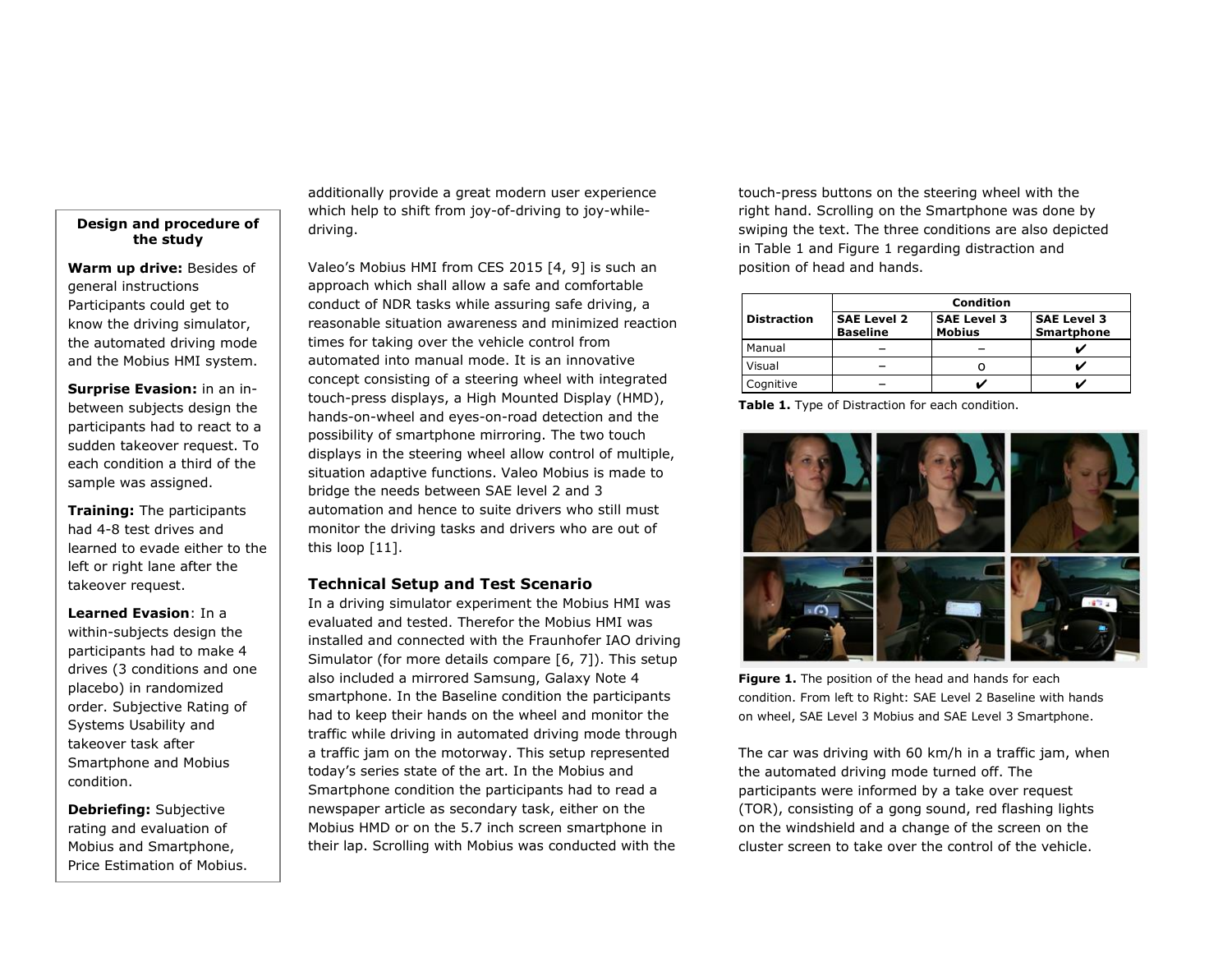

They had 3.6 sec to react otherwise an automated emergancy brake would have stopped the car.



**Figure 2.** The scenario in the moment of TOR.

#### **Results and Interpretation**

A total of 49 participants were tested (Age mean 36.5 years, Range 23-71 years), including few dropouts depending on the analysis. In Figure 3 the results of the reaction time to the over taking request are depicted. A more detailed description and analysis regarding the reaction time can be found in [5].



**Figure 3.** Brake reaction times after TOR (Baseline  $N = 12$ , Mobius N = 16, Smartphone N =  $13 + 1$  who did not react within 3.6 s).

The reaction times show 100ms faster reaction in baseline condition compared with Mobius, which does not become significant in a two tailored, in-between subjects t-test. Smartphone condition shows significatly slower reaction times compared to Mobius 520ms in average and Baseline (620ms).

After this surprising take over situation all participants got involved several times more in NDR reading tasks that they should perform either with Mobius or with the Smartphone, in order to compare the user experience of both HMI concepts for NDR tasks. Several take overs where introduced. The usability and comfort of using Mobius or Smartphone for NDR tasks and take over situations was compared with the standardized System Usability Scale (SUS) by [3] and tailor made interview questions. The SUS revealed no differences in the subjective rating on usablity between Mobius and the Smartphone (see Table 2). On the single items of the SUS, Mobius is always equally or higher rated than the Smartphone, it significantly exceeds the Smarptphone in the items on confidence and frequency of use.

A 5 point Likert scale with statements concerning the driving experience with Mobius or Smartphone reveals that our participants rated significantly (\*,\*\*,\*\*\*) in favor of Mobius (see Figure 4):

1. If I would drive autonomously, I was relaxed when using the system. \*\*\*

- 2. The use of the system increases the joy of driving.
- 3. The system distracts from dangers. \*\*\*
- 4. The system increases traffic safety.

5. Whilst automatic driving the driving comfort is increased with the system. \*\*

6. The system increases stress while driving. \*

**SUS Mobius Smartphone** Mean 72.3 71.4 Median 72.5 70 Max. 97.5 97.5 Min. 37.5 37.5 Variance 337.9 219.2

**Table 2.** The Scores of the SUS for both conditions ( $N = 41$ ). A t-Test revealed no significant differences.

| $***$ |                           |
|-------|---------------------------|
| $+ +$ | $P < 0,001$<br>$P < 0,05$ |
| ÷     | P < 0.1                   |
|       | n.s.                      |
|       |                           |
|       | — Mean                    |
|       |                           |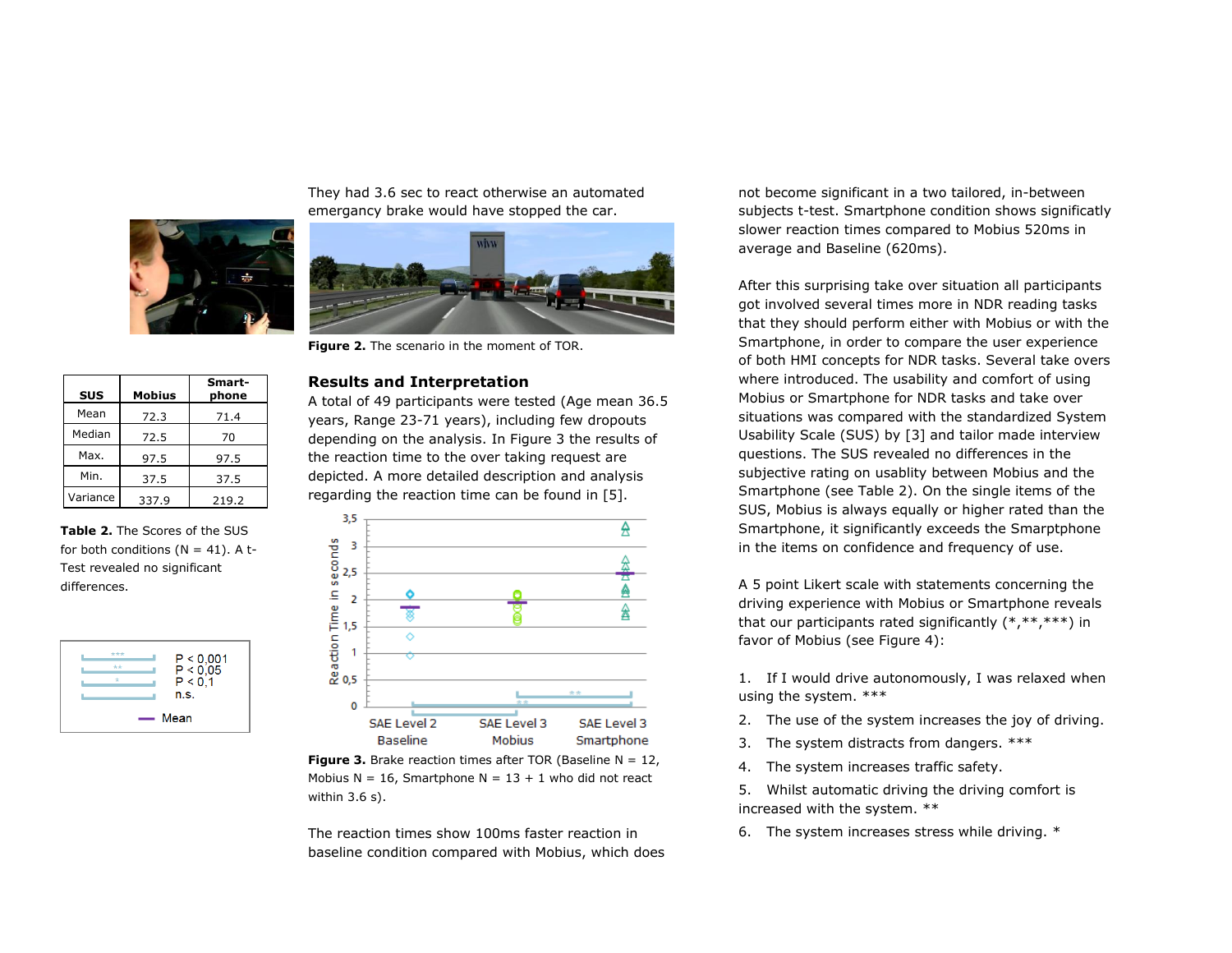## **38 out of 41 prefer to use Mobius rather than the smartphone**

## **Qualitative statements**

of participants when asked for advantages/ disadvantages of each system (# of mentions)

## **Mobius advantages:**

- Eyes are on the road (34)
- You are closer to the traffic situations (34)
- Hands stay on the wheel (17)

## **Mobius disadvantages:**

- You have to get used to the handling (16)
- Maybe false sense of security due to cognitive distraction (3)

## **Smartphone advantages:**

- Handling is well known (19)
- Smartphone has more functions (5)

## **Smartphone disadvantages:**

- You have to put Smartphone away before you can react (18)
- Eyes are too far from traffic (17)
- It's a distraction (14)

7. The use of the system stresses the driver.

8. In automated driving sections I feel safe when using the system. \*

9. In automated driving sections, I am a little distracted from the driving process.



**Figure 4.** The 5 point Likert Scale. The corresponing items to the numbers can be found in the text.

These results indicate that an HMI enabling to monitor the surrounding traffic whilst automated driving not only increases convenience and comfort but also the percieved safety while automated driving.

At the end of the study the participants were asked to rate which system they would use if they had to choose, which system is safer to use and which system is more comfortable to use. In addition the participants had to base their decision (the most common arguments can be found in the textbox on the left side). 38 out of 41 participants would use the Mobius HMI and not the smartphone for reading while automated driving. Mobius is rated safer than Smartphone by 36 out of 41 participants. For the task

of reading and scrolling text the use of Mobius was more comfortable than Smartphone for 22 out of 41 drivers.

## **Discussion**

All in all the results support the hypothesis that a HMI concept like Mobius has the potential to disarm the tradeoff dilemma between taking the driver out of the loop via NDR tasks, whilst leaving him with full accountability for the driving process since both distraction of the NDR task and the effort to monitor the traffic are minimalized. The concept enables the driver to accomplish highly demanding NDR tasks and to take over manual control within a significantly shorter time than when using a Smartphone. The short reaction times may be traced down to the hands on wheel position, but also peripheral visual contact to the traffic scene may help to maintain fundamental situation awareness and faster attentional shift. However there is a strong need for further research – especially on the question which tasks can be performed with Mobius safely even in SAE Level 2 automation and further insight on the maintenance of situation awareness while being heavily involved in NDR tasks. Even though 16 users stated that they need to get used to handling of Mobius, all users were able to operate all functions of Mobius after the initial learning phase of approx. 5 minutes. User comments naming a possible false sense of security while using Mobius need to be taken seriously. Such effects are known for Head-Up Displays and have been called cognitive or perceptual tunneling [2, 13]. Hence further in depth studies are needed to conclude on the potential of this concept, understand which features of the concept contribute most to the results and which further enhancement is eventually needed.